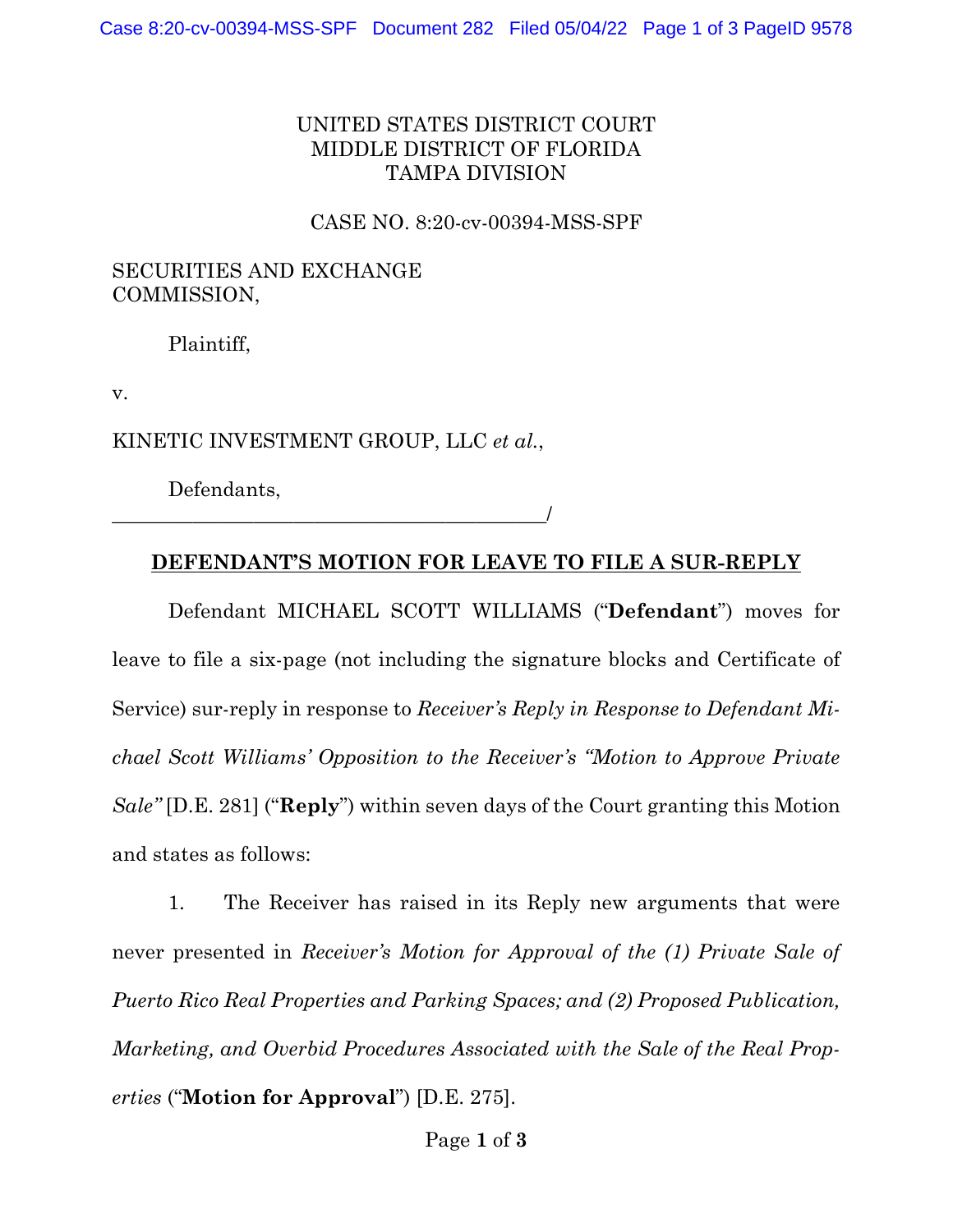2. Specifically, the Receiver now argues in its Reply that the Condos are the property of the Receivership Estates;<sup>[1](#page-1-0)</sup> that Defendant's objections are irrelevant because Defendant transferred title to the Condos to the Receiver; and that any equitable concerns are irrelevant because the Receiver's actions are limited only by the Court's Order appointing it.

3. In addition, the Receiver also now invokes in its Reply statements (many of which are unsupported) contained in other pleadings notwithstanding that those statements and other pleadings were never cited (nor even adopted by reference) in the Receiver's original Motion for Approval.

4. Because the Receiver has only raised these arguments and issues for the first time in its Reply, Defendant has never had an opportunity to respond to them.

5. Accordingly, Defendant respectfully moves for leave to submit a brief sur-reply to address these new arguments and issues so that the Court will have a more complete understanding of the issues before it.

**WHEREFORE**, Defendant respectfully moves for leave to file a six-page (not including the signature blocks and Certificate of Service) sur-reply within seven days of the Court's Order to respond to the Receiver's new arguments.

<span id="page-1-0"></span><sup>&</sup>lt;sup>1</sup> In its Motion for Approval, the Receiver argued only that the Condos were purchased with funds that were "traceable to investor deposits," which argument Defendant addressed in *Defendant's Response to the Receiver's Motion for Approval to Sell Defendant's Condos* ("Response") [D.E. 277].